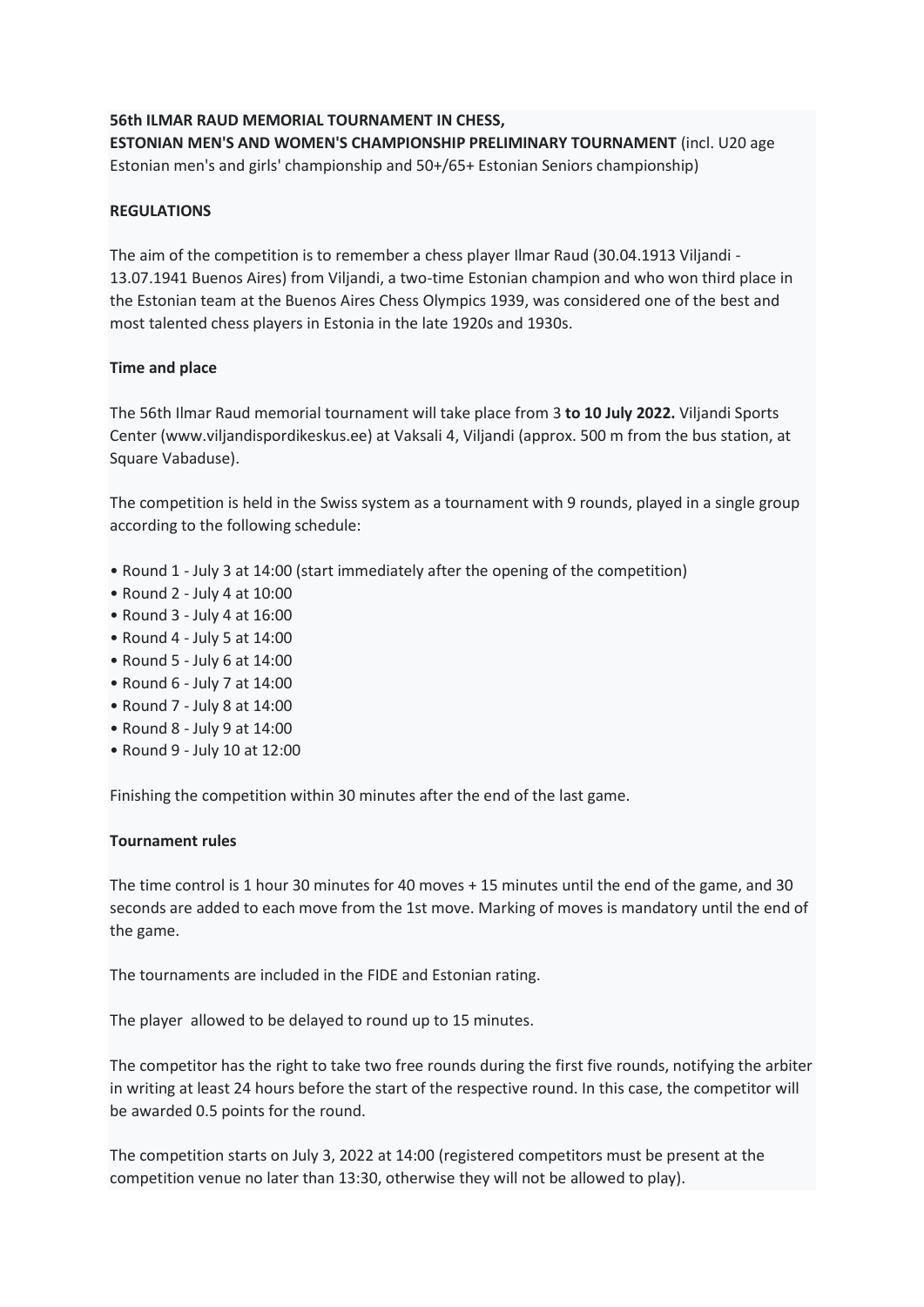Please pre-register by 27.06.2022 in the online form of the Estonian Chess Federation (EML) calendar plan by the player or the club's authorized representative. The registration form can be found at: http://www.maleliit.ee/kalender/

In case of later registration, the participation fee is 10 $\epsilon$  higher for each registered competitor. As it is not possible to make late registrations in the online system, the registration of these competitors must be done by e-mail to: maleliit@maleliit.ee The organizers reserve the right to limit the number of participants to 100 players.

The competition is organized by Chess Club Faalanks, Viljandi Chess Club CC Fellin, Estonian Chess Support Association and Estonian Chess Federation in cooperation. Entry fee - International Grand Masters (GM / WGM) and International Champions (IM / WIM) are exempt from the entry fee; - The participation fee is 55 EUR, chess players, veterans (i.e. 1957 and older) and juniors and young people (i.e. 2002 and younger) pay 35 EUR. The entry fee has to be paid to the Estonian Chess Federation account before the 27<sup>th</sup> of June:

EE331010052032815007 EESTI MALELIITE/Estonian Chess Federation SEB Bank SWIFT kood (BIC): EEUHEE2X

Final ranking for tiebreak system will be determined on the basis of the following criteria:

1) M-Buchholtz (i.e. without one best and one worst result);

2) Buchholtz;

3) Buchholtz without one weaker opponent, without two weaker opponents, and so on.

### **Tournament prizes**

I place 1500 EUR + cup, II place 900 EUR + cup, III place 700 EUR + cup, IV place 400 EUR, V place 250 EUR, VI place 200 EUR,

best female player 100 EUR, 2nd place 50 EUR; best veteran b. 1957 and previously 100 EUR, 2nd place 50 EUR; best veteran born in 1972 and earlier 100 EUR, 2nd place 50 EUR; best young born 2004 and later EUR 100, 2nd place EUR 50; the best player of Viljandi County 100 EUR; the best with a FIDE rating of up to 2100 100 EUR; best with FIDE rating up to 1900 50 EUR.

Income tax is withheld from cash prizes in accordance with applicable legislation. The organizer remembers the two participants with a prize draw. No chess player will receive more than one prize.

Additional information Current information about the competitions is on the website of the Estonian Chess Federation: www.maleliit.ee